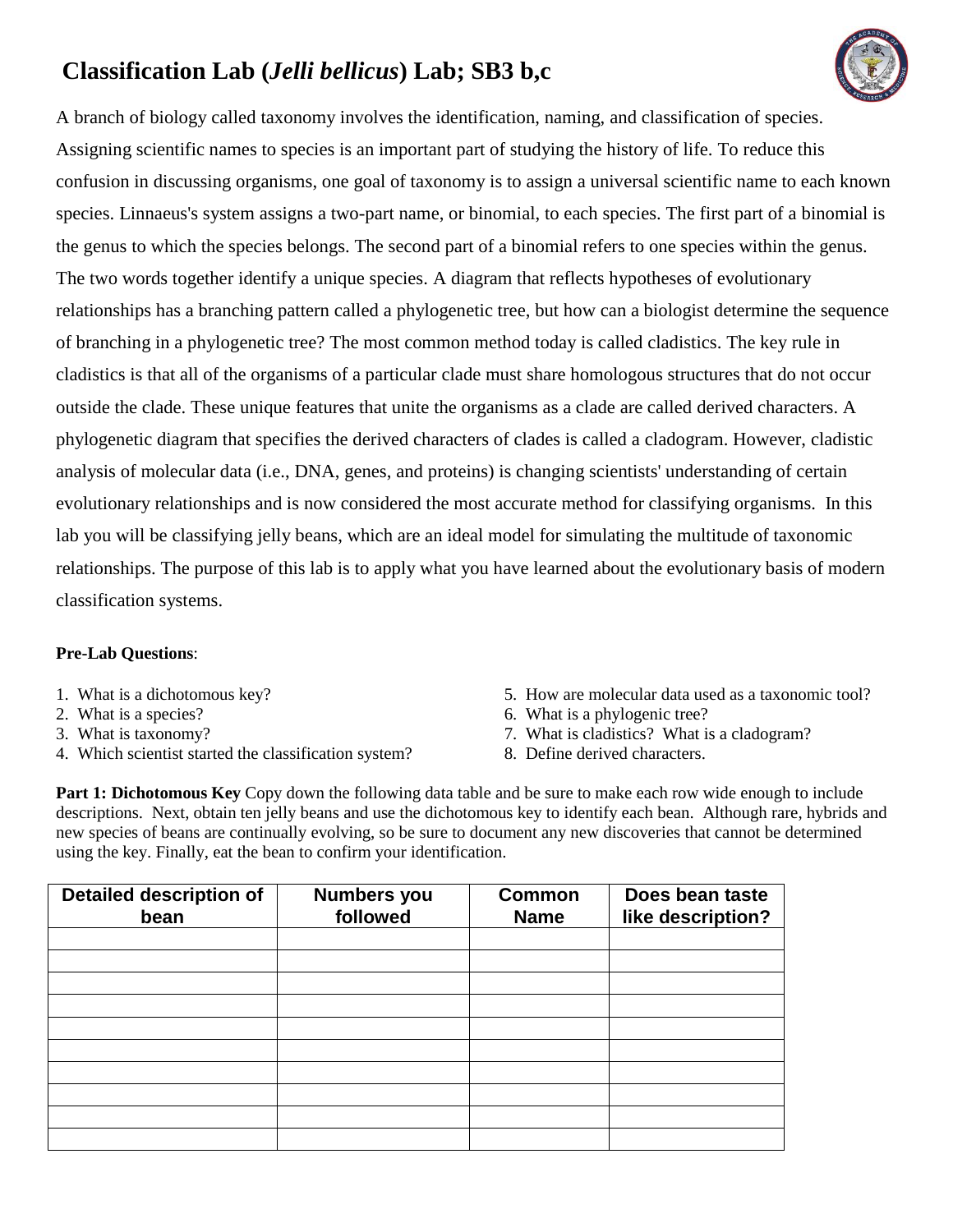#### **Part 2: Cladistics**

9. Use the following table to create a cladogram. The "X" indicates that the organism has the derived character. You may need to reference figure 15-30 in your textbook to help you.

| <b>Derived</b>        | <b>Shark</b> | <b>Bullfrog</b> | Kangaroo | Human |
|-----------------------|--------------|-----------------|----------|-------|
| <b>Characters</b>     |              |                 |          |       |
| Vertebrae             | Х            | л               | X        | Λ     |
| Two pairs of limbs    |              | $\Lambda$       | X        | л     |
| <b>Mammary Glands</b> |              |                 | X        | л     |
| Placenta              |              |                 |          | л     |

10. Use your data from Part 1 to create a cladogram for your ten jelly beans. You will need to determine the derived characters and common ancestors, so you might want to create a table like the one in question 9 to help organize the

information. Below your new cladogram, write a brief description of your reasoning behind your classification system.

11. *SB5c Foray*: Use the diagram of sedimentary rock layers labeled 11.1 to answer the following questions.

**a.** What major change in the environment occurred after layers D and E? Explain.

**b.** What inferences can you make about life forms at the time layer A was formed?

**c.** If radiometric dating identifies the rock in layer C as 425 million years old, what can you infer about the age of the fossils in layer C? In layers B and D? Explain.



12. Discuss reasons why classification systems have changed over time. Which type of evidence is now considered the most accurate for determining classification?

13. Use the internet to find all seven levels of Linnaean classification for the orange-cup coral. Then identify at least one other organism with which it shares a derived character.

14. Use the diagram labeled 14.1to answer the questions that follow. **a.** Which species is the common ancestor of all those shown?

**b.** b. What do 1, 2, and 3 represent?

**c.** c. To which living species is species H most closely related?

**d.** d. How many clades are contained in the diagram? List the species in each clade.



**Dichotomous Keys**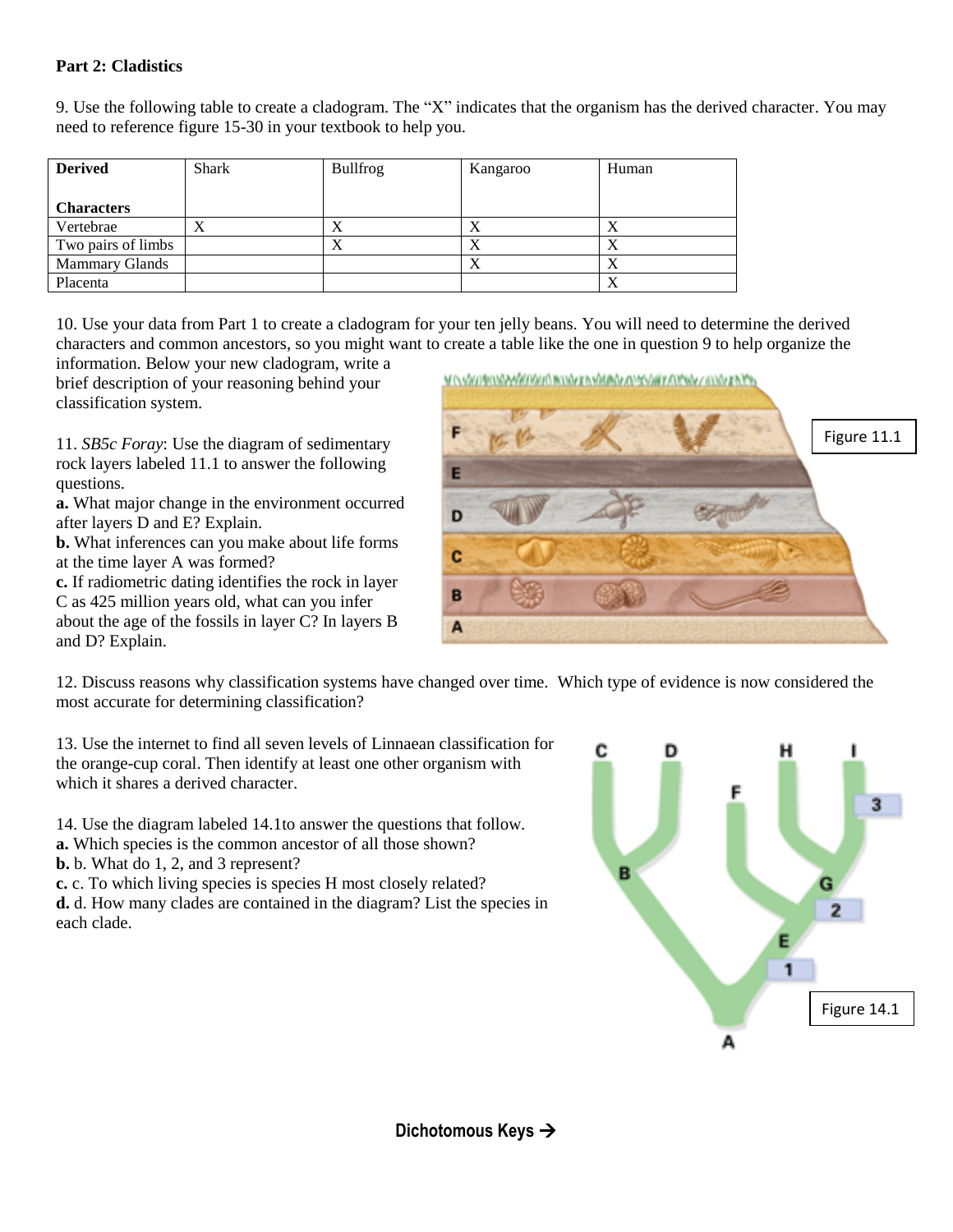### **Jelly Belly Brand Beans**

| 1. Yellow, Orange, Red, Pink go to 2<br>Black, brown, tan, white go to 29  |                                                                   |
|----------------------------------------------------------------------------|-------------------------------------------------------------------|
| 2. Yellow or orange<br>Pink or red                                         | 3<br>12                                                           |
| 3. Yellow<br>Orange                                                        | 4<br>7                                                            |
| 4. Solid Yellow<br>Yellow spots                                            | 5<br>45                                                           |
| 5. Bright yellow<br>Light or Pale Yellow                                   | 16<br>6                                                           |
| 6. Opaque Yellow<br>Transparent Yellow                                     | Pina Colada<br><b>Crushed Pineapple</b>                           |
| 7. Solid Orange<br>Orange with spots                                       | 8<br>11                                                           |
| 8. Opaque Orange<br>Transparent orange                                     | 9<br>10                                                           |
| 9. Bright orange<br>Dark orange                                            | Orange<br>Sour Orange                                             |
| 10. Tangerine orange<br>Cantaloupe orange<br>Foggy orange<br>Orange orange | Tangerine<br>Cantaloupe<br><b>Pink Grapefruit</b><br>Orange Juice |
| 11. Orange w/small spots<br>Orange w/large spots                           | Sour Peach<br>Peach                                               |
| 12. red<br>pink                                                            | 13<br>17                                                          |
| 13. Solid Light Red<br>Solid Dark Red<br>Red w/ spots                      | 14<br>15<br>39                                                    |
| 14. Transparent Red<br>Opaque Red<br>Spicy hot…… …….                       | <b>Very Cherry</b><br><b>Red Apple</b><br>Cinnamon                |

| 15. Red Red<br>Maroon Red<br>Foggy Maroon Red                                 | Sour Cherry<br>Sour Raspberry<br>Raspberry                                 |
|-------------------------------------------------------------------------------|----------------------------------------------------------------------------|
| 16. Opaque<br>Transparent                                                     | Sour Lemon<br>Lemon                                                        |
| 17. Solid Pink<br>Pink w/ spots                                               | 18<br>19                                                                   |
| 18. Transparent Pink<br>Light Pink<br>Foggy Marbled                           | <b>Cotton Candy</b><br><b>Bubble Gum</b><br>Sour Strawberry                |
| 19. Light Pink w/Red Spots.<br>Dark Pink w/Red Spots.<br>Pink w/colored spots | <b>Strawberry Cheesecake</b><br>Strawberry Daiquiri<br><b>Tutti Frutti</b> |
| 20. Blue or Purple<br>Green                                                   | 21<br>26                                                                   |
| 21. Purple<br>Blue                                                            | 23<br>22                                                                   |
| 22. Light blue<br>Dark blue                                                   | 24<br>25                                                                   |
| 23. Dark Purple<br>Light Purple<br>Black Purple                               | Grape Jelly<br><b>Island Punch</b><br><b>Wild Blackberry</b>               |
| 24. Opaque<br>Transparent                                                     | Sour Blueberry<br>Berry Blue                                               |
| 25. Solid Blue<br>Blue w/ spots<br>Foggy Blue                                 | Blueberry<br>Plum<br>Sour Grape                                            |
| 26. Solid Green<br>Green w/ spots                                             | 27<br>28                                                                   |
| 27. Light Green<br>Dark Green                                                 | 34<br>41                                                                   |
| 28. Green Spots<br>Red Spots<br>Green and Brown Spots.                        | 33<br>Watermelon<br>Juicy Pear                                             |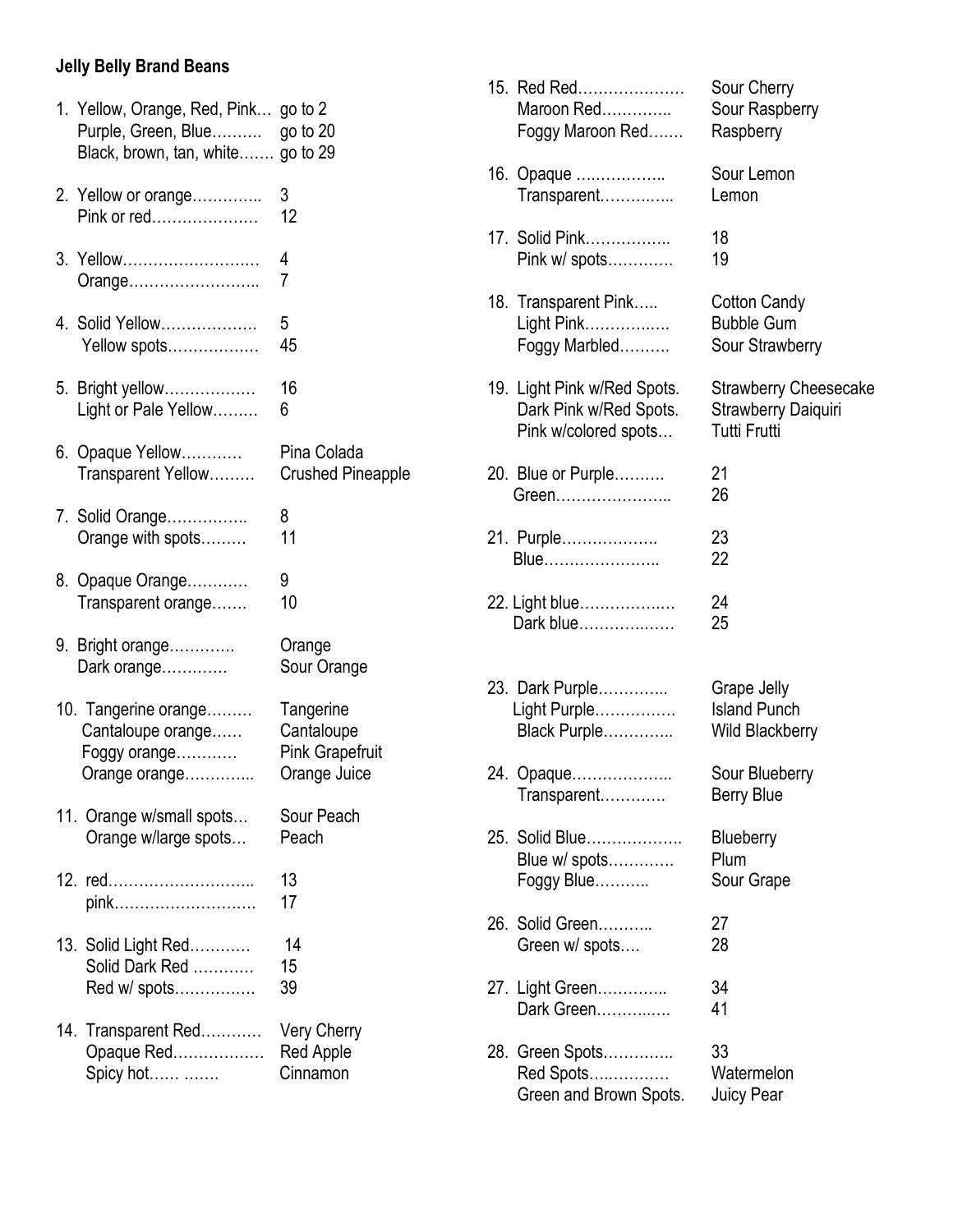|  | 29. Brown or Tan<br>Black or white              | 30<br>36                                                           | 3 |
|--|-------------------------------------------------|--------------------------------------------------------------------|---|
|  | 30. Solid shade of Brown or tan., 31<br>Spotted | 42                                                                 | 3 |
|  | 31. Brown<br>Tan                                | 32<br>35                                                           | 4 |
|  | 32. Red brown<br>Chocolate Brown<br>Dark Brown  | Dr. Pepper<br><b>Chocolate Pudding</b><br><b>A&amp;W Root Beer</b> | 4 |
|  | 33. Light Green w/ Dark Spots<br>Dark Green     | Mango<br>Margarita                                                 | 4 |
|  | 34. Yellow Green<br>Bike Tube Slime Green       | 38<br>Sour Apple                                                   | 4 |
|  | 35. Light Tan<br>Dark Tan                       | <b>Peanut Butter</b><br>Carmel Apple                               | 4 |
|  | 36. White<br>Black or Gray                      | 37<br>43                                                           | 4 |
|  | 37. White w/ spots<br>Solid white               | 40<br>44                                                           |   |

| 38. Opaque         | Kiwi                       |
|--------------------|----------------------------|
| Transparent        | Lemon Lime                 |
| 39. Yellow spots   | Sizzling Cinnamon          |
| Dark Spots         | Strawberry Jam             |
| 40. Black spots    | French Vanilla             |
| Brown spots        | <b>Toasted Marshmallow</b> |
| 41. Opaque         | Sour Watermelon            |
| Transparent        | Green Apple                |
| 42. White spots    | Cappuccino                 |
| Orange/brown spots | Caramel Corn               |
| 43. Black          | Licorice                   |
| Gray               | Café Latte                 |
| 44. Opaque         | Coconut                    |
| Transparent        | <b>A&amp;W Cream Soda</b>  |
| 45. Brown spots    | Top Banana                 |
| White spots        | Lemon Drop                 |
| Yellow spots       | <b>Buttered Popcorn</b>    |